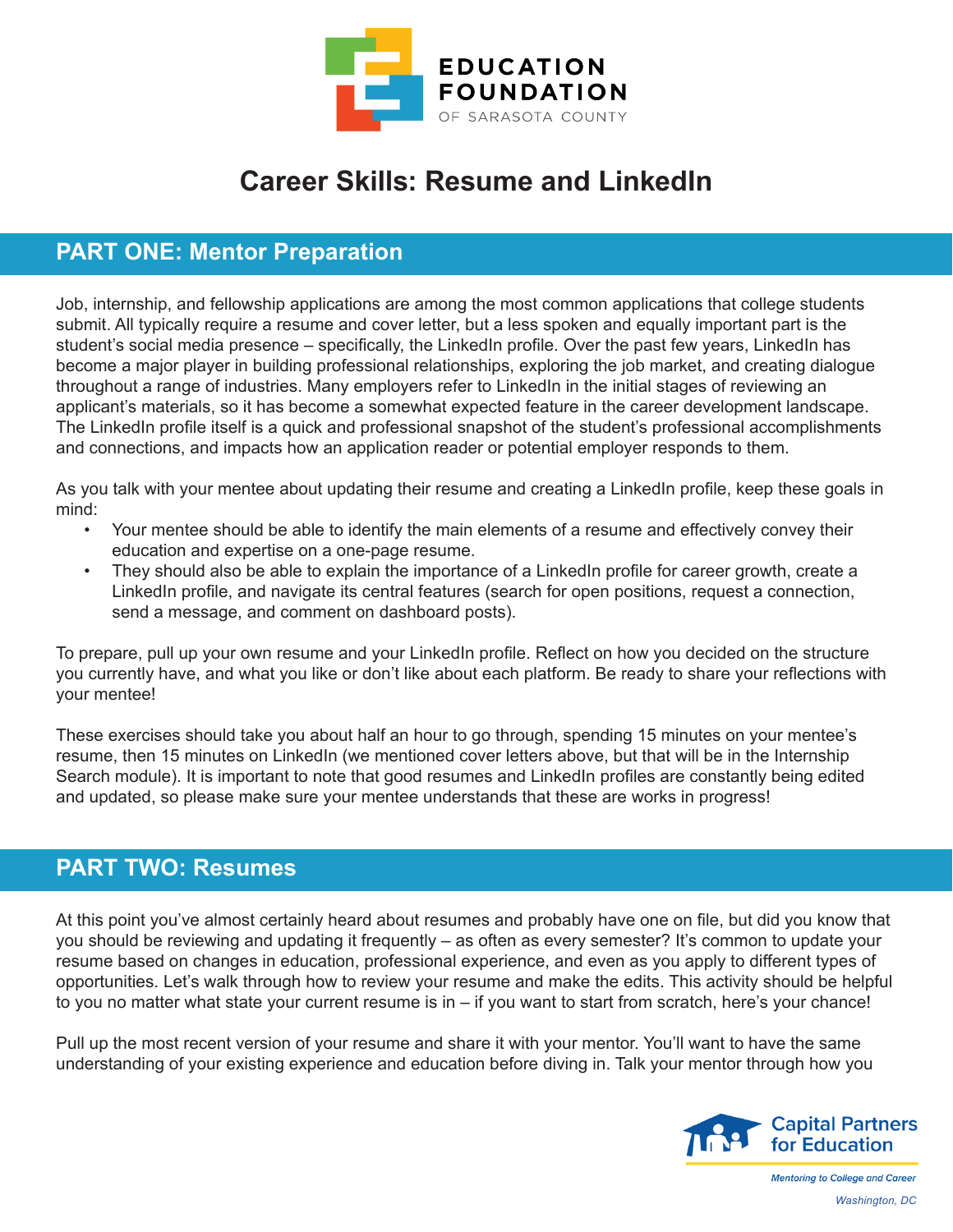

decided on the structure you currently have and what you like or don't like about it.

Next, look at your mentor's resume! What do you like about it, and what is unclear or confusing?

Then, with that feedback in mind, draft your new resume!

1. Begin by looking over the resume template below, and using the headings of each section (education, work experience, other experience, skills) to brainstorm a list of relevant and recent experiences related to each section. That might look like this:

*Experience:*

- *• Chipotle cashier*
- *• On-campus tutor through the Writing Center*
- *• Babysitting for local families in high school*

#### *Other Experience:*

- *• Volunteer at the ASPCA animal shelter*
- *• Member of Student Government*

Quick tip: You should *only* include high school experience if you are still in their first year of college. Sophomores and up should only include experiences since being in college.

- 2. Then, take your list of experiences and insert them into the resume template below by updating the "Title", "Place", and date lines. Any experiences that you are still doing should go first, followed by the most recent experience that you completed, working backwards in time from there. Just put things in the right section for now – you'll come back later to edit the descriptions.
- 3. Finally, use the resume template as a guide to add phrases describing each experience in no more than two bullet points, and always starting with a verb in the active voice. Don't forget to make all previous experiences in past tense, but current experiences in present tense (*managed vs manage*).

It will take a bit of patience in formatting, but in the end you'll have a beautiful, clear resume! Make sure to save this with your full name + the word "Resume" in the file name (example: Jane James Resume.doc). Ideally, save it in Google Drive or another cloud platform so you can access it any time you need to.

### **PART THREE: LinkedIn**

LinkedIn can be the first visual snapshot of you that a potential employer or future coworker will see, and often before they even see or read your resume (or cover letter). It is a convenient way for a potential employer to get the basic professional details on who you are, but this also means that it's your first impression – and we know that first impressions mean a lot! LinkedIn is also a great resource to expand your network, so you want to keep it updated and active. You never know when a friend of a friend will want to connect over a new opportunity.

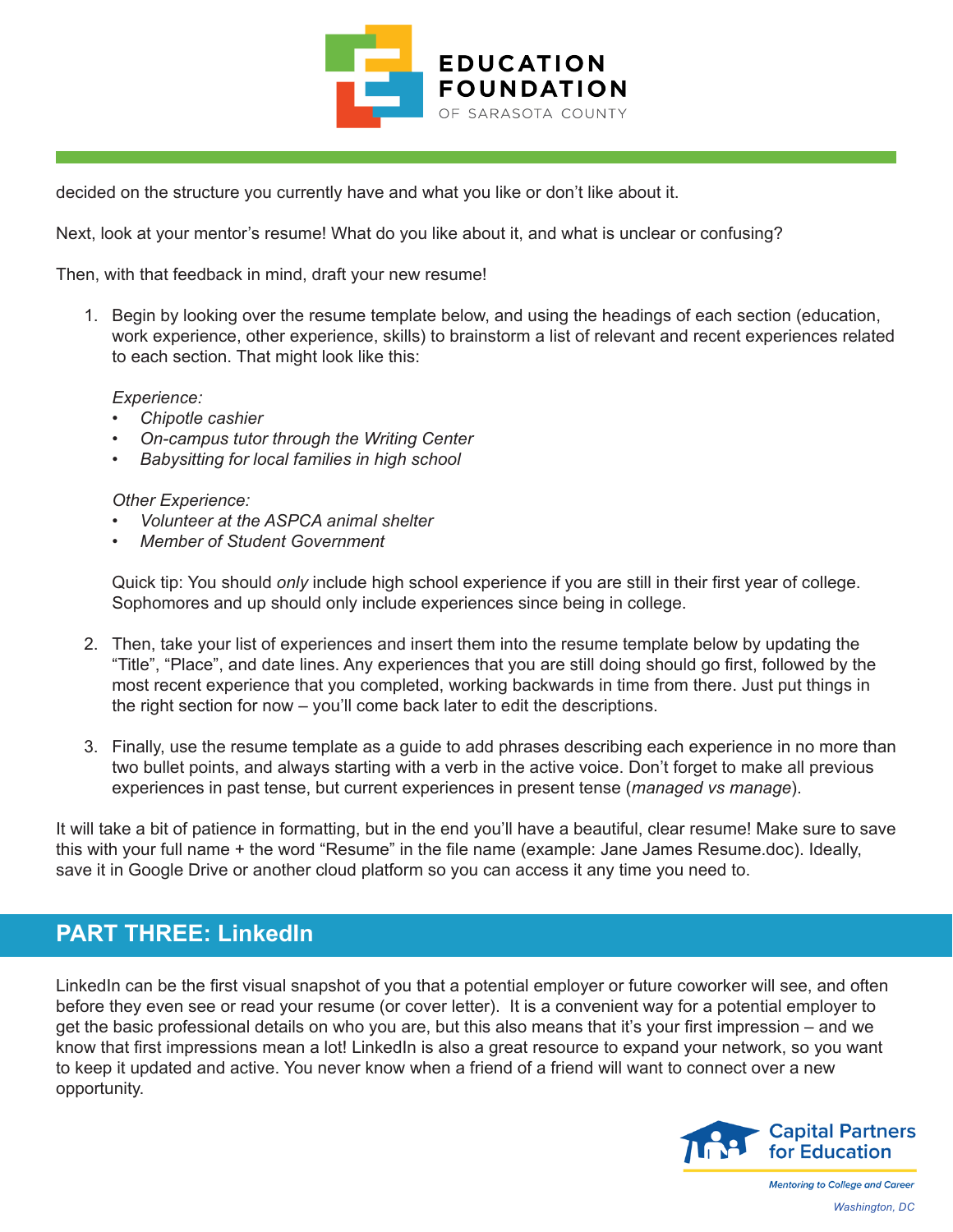

#### **Take these four steps to get started on LinkedIn:**

- 1. Go to LinkedIn.com and follow the steps to sign up for a free account.
- 2. Use the "How to Build Your LinkedIn Profile" info sheet to build out your profile. It can take you as little as 15 minutes to get it up and running, but of course you can spend as much time as you'd like tweaking the details.
- 3. Request a connection with your mentor.
- 4. Join a group based on your career interests or your school.
- 5. Give a reaction or leave a comment on a post in the group.

Once you're comfortable navigating LinkedIn, you should connect with classmates, coworkers, professors and former teachers, and other people in your network. Keep in mind that communication and posts on LinkedIn typically take a more formal tone, but you can still make meaningful connections and have interesting conversations!

### **Submitting Applications through LinkedIn:**

Aside from making connections with your professional community and having a place to display your experience, LinkedIn has a job search portal with an easy application process. As companies post job openings, LinkedIn gives you the option to quickly apply with just a few clicks to send in your resume (and sometimes cover letter). That means it's all the more important to align your LinkedIn profile with your resume – you want to make sure you're messaging the same information from all angles.

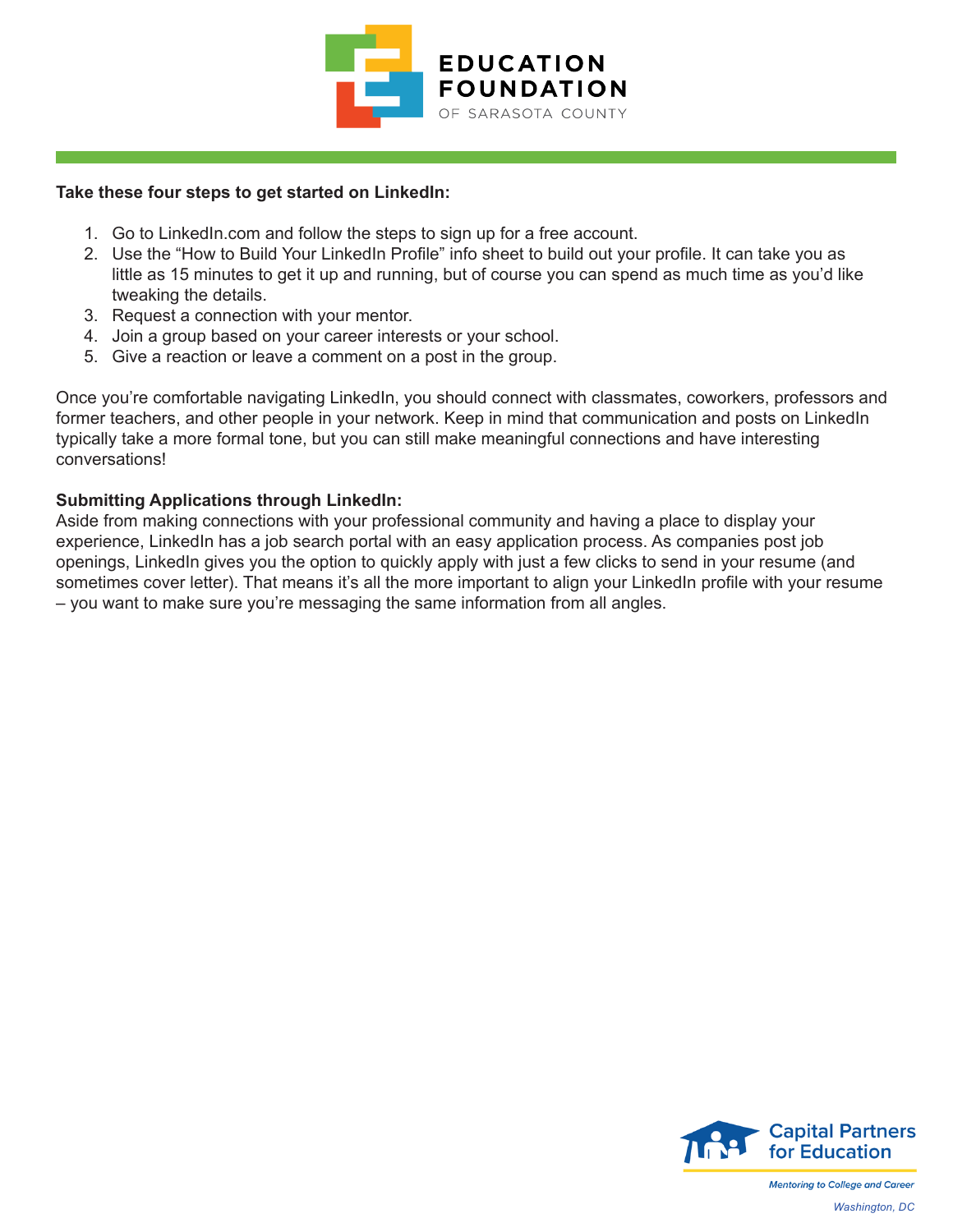

# **NAME**

123 Main Street **EMAIL** 

### **Education**

Warrant T. White High School **Fall 2015 - Present** Senior (Graduation: June 2019): (STEM Academy? Collegiate Academy?) GPA:

### **Work Experience**

*[Work Title]* [Fall 2015 - ?]

**[Work Place]** City, State City, State City, State City, State City, State City, State City, State City, State City, State City, State City, State City, State City, State City, State City, State City, State City, State Cit

- [Verb such as "Managed", or "Assisted", or "Mentored" .... Followed by description]
- [Same structure as first line, but state different part of your job]

### *[Work Title]* [Fall 2015 - ?]

### **[Work Place]** City, State City, State City, State City, State City, State City, State City, State City, State City, State City, State City, State City, State City, State City, State City, State City, State City, State Cit

- [Verb such as "Managed", or "Assisted", or "Mentored" .... Followed by description]
- [Same structure as first line, but state different part of your job]

### *[Work Title]* [Fall 2015 - ?]

### **[Work Place]** City, State City, State City, State City, State City, State City, State City, State City, State City, State City, State City, State City, State City, State City, State City, State City, State City, State Cit

- [Verb such as "Managed", or "Assisted", or "Mentored" .... Followed by description]
- [Same structure as first line, but state different part of your job]

### **Other Experience [Artistic Endeavor, Community Service, Religious Group, Organization, etc.]** *[Fall 2015 - ?]* [Fall 2015 - ?]

### **IPlace where you did this activity]** City, State City, State City, State City, State City, State City, State City, State City, State City, State City, State City, State City, State City, State City, State City, State City

- [Verb such as "Created", or "Organized", or "Planned" .... Followed by description]
- [You may or may not need second line of description, but if you can try to have two lines for everything]

### *[What title did you have?]* [Fall 2015 - ?]

### **IPlace where you did this activity]** City, State City, State City, State City, State City, State City, State City, State City, State City, State City, State City, State City, State City, State City, State City, State City

- [Verb such as "Created", or "Organized", or "Planned" .... Followed by description]
- [You may or may not need second line of description, but if you can try to have two lines for everything]

### *[What title did you have?]* [Fall 2015 - ?]

### **IPlace where you did this activity]** City, State City, State City, State City, State City, State City, State City, State City, State City, State City, State City, State City, State City, State City, State City, State City

- [Verb such as "Created", or "Organized", or "Planned" .... Followed by description]
- [You may or may not need second line of description, but if you can try to have two lines for everything]

**Skills**: [Languages (ex. Fluent English; Fluent Spanish; Proficient French; Basic Modern Greek); Computer/technology skills; Any other relevant skills]



**Mentoring to College and Career** *Washington, DC*

Dallas, TX 12345 PHONENUMBER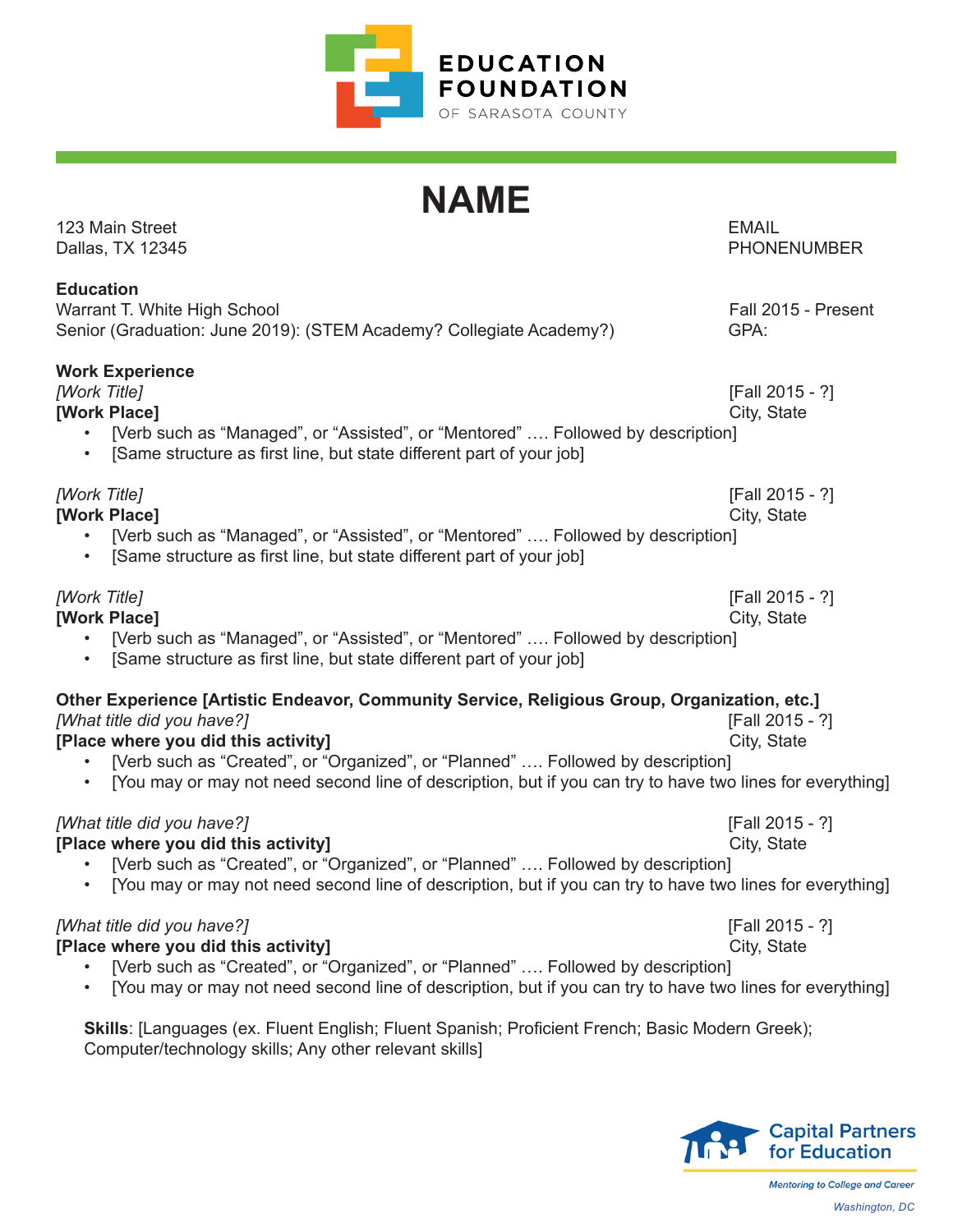

### **HOW TO BUILD YOUR LINKEDIN PROFILE**

Think of your LinkedIn profile as an interactive resumé. It is a summary of your professional experience, interests, and capabilities that is designed to attract the attention of important people who are searching for you online—recruiters, networking contacts, and graduate school admissions officers. A strong profile is a key differentiator in the job market.

### **1. COMPLETE = MORE LIKELY TO GET NOTICED**

Users with complete profiles are 40 times more likely to receive opportunities through LinkedIn. Think broadly about all the experience you have, including summer jobs, unpaid internships, volunteer work, and student organizations. You never know what might catch someone's eye.

### **2. DISPLAY AN APPROPRIATE PHOTO**

Remember that LinkedIn is not Facebook. If you choose to post a photograph—and we recommend you do— select a professional, high-quality headshot of you alone. Party photos, cartoon avatars, and cute pictures of your puppy do not fit in the professional environment of LinkedIn.

### **3. DEVELOP A PROFESSIONAL SUMMARY**

Your summary statement should resemble the first few paragraphs of your best-written cover letter – concise and confident about your goals and qualifications. Present it in short blocks of text, or bullet points, for easy reading.

### **4. CRAFT AN INFORMATIVE HEADLINE**

Your profile headline gives people a short, memorable way to understand who you are in a professional context. Examples include "Student, National University" or "Recent honors grad seeking marketing position."

### **5. SHOW OFF YOUR EDUCATION**

Be sure to include information about all institutions you have attended. Include your major and minor if you have one, as well as highlights of your activities. It's also appropriate to include study abroad programs and summer institutes. Don't be shy—your LinkedIn profile is an appropriate place to show off your strong GPA and any honors or awards you have won.

### **6. FILL YOUR "SPECIALTIES" SECTION WITH KEYWORDS**

"Specialties" is the place to include key words and phrases that a recruiter or hiring manager might type into a search engine to find a person like you. The best place to find relevant keywords is in the job listings that appeal to you, and in the LinkedIn profiles of people who currently hold the kinds of positions you want.

### **7. FILL IN YOUR EXPERIENCE**

Keep your network informed about your past positions and professional accomplishments. Take the time to fill in bullet descriptions of what you did in each of your positions as well.

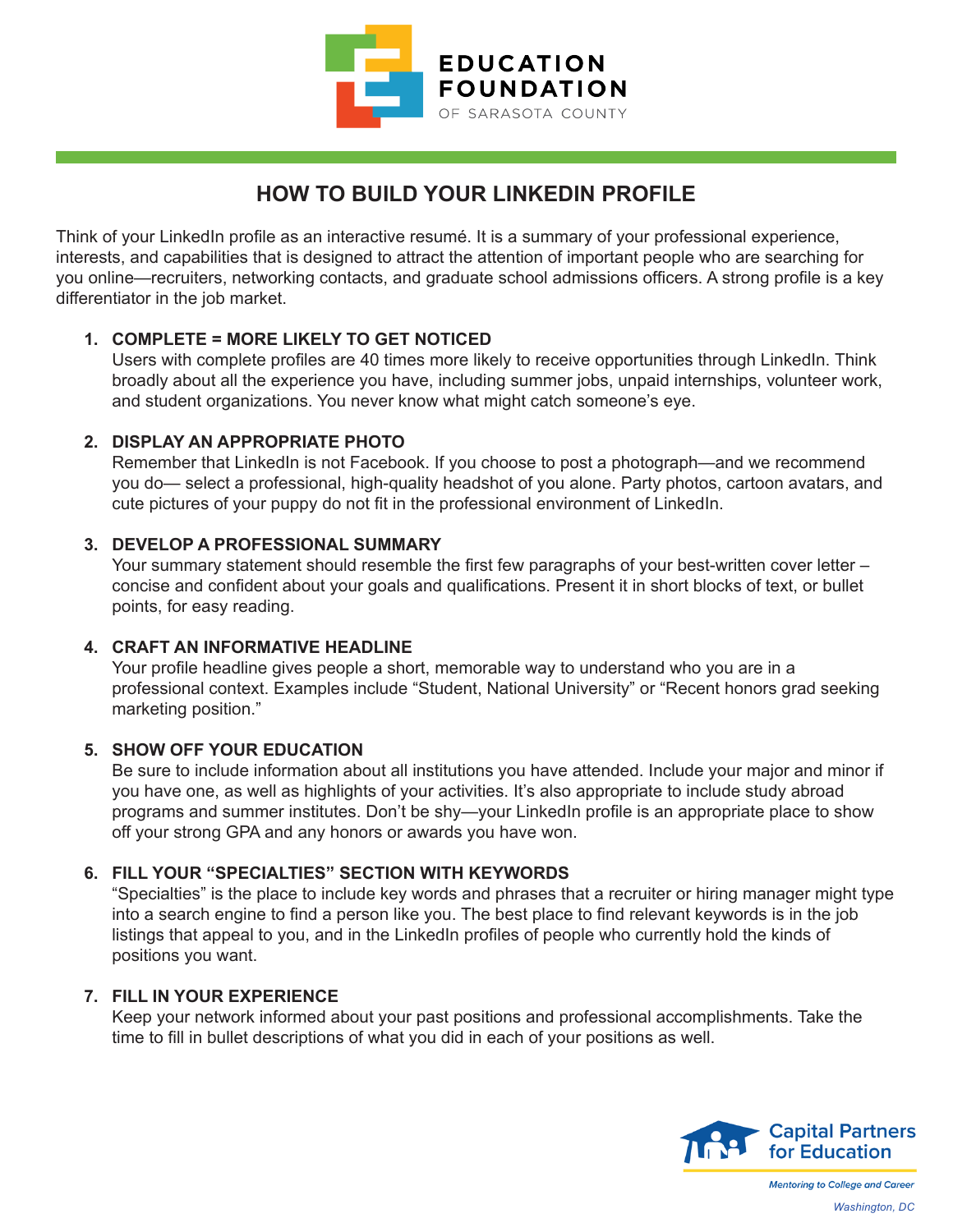

#### **ADDITIONAL QUICK TIPS**

### **1. SHOW YOUR CONNECTEDNESS**

Joining LinkedIn Groups and displaying the group badges on your profile are the perfect ways to fill out the professionalism of your profile, and show that you have the desire to connect to people with common interests. Start with the Hope College Alumni Association—alums love to connect with students. Then find volunteer organizations or professional associations you already belong to. As a member, you can comment on discussions, find exclusive job listings, and meet new people!

### **2. USE YOUR INBOX**

Contrary to popular belief, networking doesn't mean reaching out to strangers. The best networks begin with those you know and trust, and then grow based on personal referrals. Start building your LinkedIn network by connecting to friends, relatives, internship colleagues, and professionals you know in the "real world." Connect to people who can speak to your professional work abilities, and people whom you feel confident endorsing their professional work abilities.

### **3. SHARE YOUR WORK**

Another way to enhance your LinkedIn profile is to add examples of your writing, design work, or other accomplishments by displaying URLs or adding LinkedIn Applications. By including URLs, you can direct people to your professional website, blog, or online portfolio. Through Applications, you can share a PowerPoint presentation or store a downloadable version of your résumé.

### **4. CLAIM YOUR UNIQUE URL**

To increase the professional results that appear when people type your name in a search engine, set your LinkedIn profile to "public" and claim a unique URL for your profile (for example: www.linkedin. com/in/your name). This also makes it easier to include your LinkedIn URL in your email signature.

### **5. DO YOUR HOMEWORK**

Before an informational interview, a job interview, or a networking get-together, use LinkedIn to learn about the background of interests of the people you are scheduled to meet. Access Company Pages to research organizations and their employees, and use Advanced Search to find people you are meeting or identify potential employers.

### **6. LEND A (VIRTUAL) HAND**

As you build connections and group memberships, think about what you can do to support other people. Comment on a classmate's status update, forward a job listing that fits the criteria of a friend, or write a recommendation for a summer job colleague.

### **7. COLLECT RECOMMENDATIONS**

Nothing builds credibility like third-party endorsements. Think about soliciting recommendations from professors, internship coordinators and colleagues, employers, and professional mentors. Often a good way to receive them is to give them!